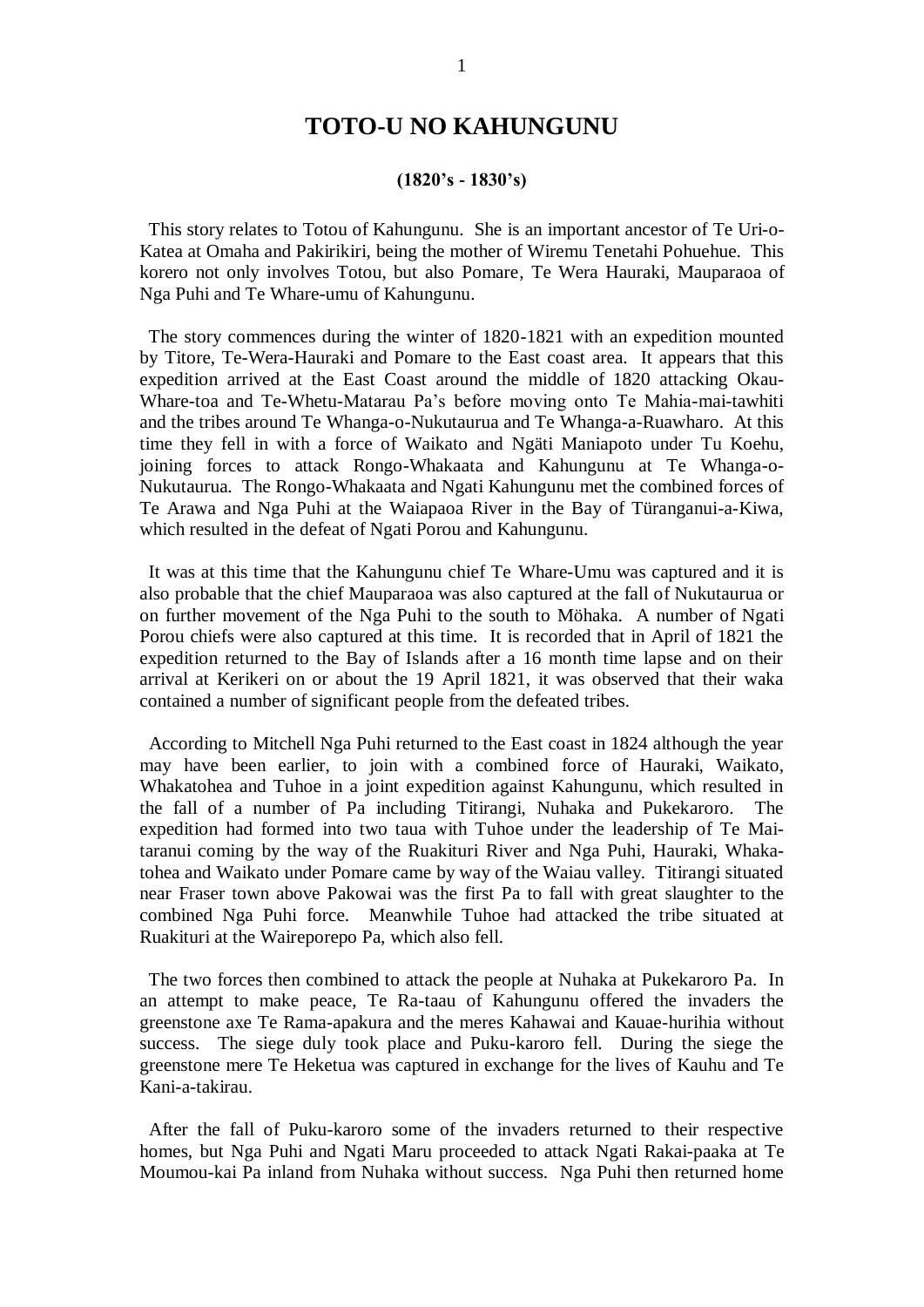to the Bay of Islands, Pomare taking with him the axe Te Rama-apakura. On their return Te Whare-umu recognised the axe and began to lament. When asked the reason for his lament he replied that due to the fact that the tribal heirloom was now in foreign hands that it meant that his people had become extinct. Because of his prowess in battle for Nga Puhi, from that time he was not considered a prisoner but a Rangatira pakanga. Te Wera then informed Te Whare-umu that because of his faithful service that he would return him and the heirloom to his own people.

 The korero moves forward in time to Hongi Hika, Pomare and Te Wera's expedition to the East Coast in 1826 when they arrived in the Bay of Plenty area with a large force. The take appears to be revenge for a defeat by Ngati Pukeko and Ngati Awa in 1818 and for the taking of heads to sell in trade. Smith suggests that it was around 1823 after Nga Puhi returned from their Rotorua expeditions, that their force divided with Hika returning to the Bay of Islands and the Pomare and Te-Wera-Hauraki taua carrying on to the southern East coast. Pomare's take was to return several Ngati Porou including Rangi-i-paea, he had captured in a previous expedition around 1820- 21, to their people. Te Wera Hauraki was returning Te-Whare-umu who he had captured at Nuku-taurua at Te Mahia. Of Mauparaoa it appears that he was now an integral part of Pomare's people, being a capable leader in war, which was the custom of those times by people who had been taken as prisoners in battle.

 Pomare arrived at Kawakawa about August or September 1823(26) with the main intention of returning Rangi-i-paea to her people the Ngati Porou. On arrival messengers were sent to Taitai pa with an offer of peace. Te Aitanga-a-tu-whakairiora arrived at Araroa near where Nga Puhi was camped. Pomare then sent Rangi-ipaea to arrange the meeting but Ngati Porou sensing that Nga Puhi was weak attacked them but suffered a defeat. Pomare then sailed south to Waiapu, with Te Wera and his people. Te Wera's intention was to return Te Whare-umu to his people at Te Mahia. At some stage in the journey south Pomare had a change of mind and returned to Te Kawakawa-mai-tawhiti with the intention of attempting to make peace with Ngati Porou. Ngäti Porou after some convincing eventually made peace with Nga Puhi.

 After parting from Pomare at Waiapu Te Wera continued down the East Coast to Te Mahia landing firstly at Turanga-nui just north of Te Mahia. Here Te Wera was approached by Te Kani-a-Takirau of the Rongo-whakaata and Te-Aitanga-a-Hauiti tribes, to assist him against Ngati Porou who were besieging a Pa of the Te-Aitanga-a-Hauiti at Uawa. Te Wera consented but was determined to return Te Whare-umu to his people at Nuku-taurua at Te Mahia first.

 Te Wera returned Te Whare-umu to his people and on their invitation he took up permanent residence at Nuku-Taurua. The strength of his position in the area became a point of safety for many Hapu on the East coast from the attacks from Ngati toa, Te Ati-Awa and Ngati Tuwhare-toa. By 1823-24 Te Wera had married a number of women from the Te Mahia area. It appears that Te Wera preferred to remain with the Te Mahia tribes due to quarrels between himself and Te Hotete although in his old age he was to return north so that his bones would lay with his ancestors.

 Around the early part of 1826 Pomare together with Mauparaoa had commenced an expedition against Ngati Paoa and the Waikato tribes probably in retaliation for the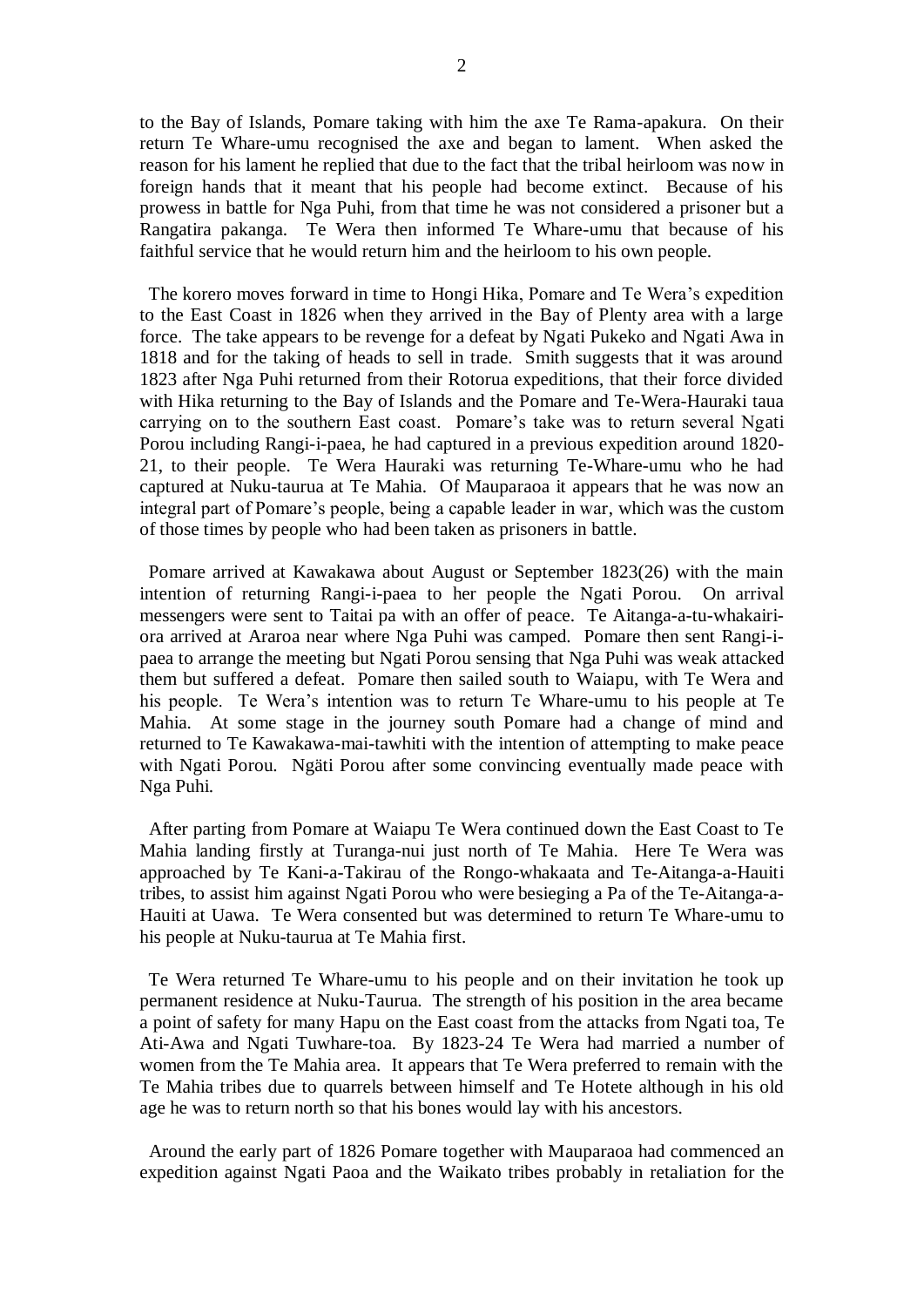loss of relatives against these people. Before leaving the Kawhia people warned Pomare that because it was a peace made by a woman it was a bad omen and that he would not return. It appears that Pomare had arranged with a European named Dillon to obtain spars in the Thames area. When Pomare arrived at Thames with about 220 men he found that Dillon had already left. Pomare proceeded further up the Piako River and across the Horotiu where he left his canoes and proceeded overland.

 Pomare attempted to induce the local people to go on an expedition against Waikato, which was refused. He then proceeded to Aotea where he met Tawai who having a lust for battle crossed over to the mainland where he and his people were annihilated. Pomare fearing for the safety of his friend went in search of him up the Waipa River near Te Rore and was attacked and killed by Ngati Tama-oho and Ngati Paoa. Some Nga Puhi made their escape down the Waipa eventually arriving at the Manukau heads being pursued by Waikato. Most of the retreating force was killed here with the exception of Moetara and Mauparaoa who succeeded in crossing the heads and returning home. The reason for the telling of this story is that it relates to Mauparaoa whose connection to Totou will become apparent.

 As can be seen in the story so far, Mauparaoa had by this time become an integral part of Nga Puhi and Pomare's people. After Pomare's death around July of 1826, due to his force of character he became the leader of Pomare's people.

## **Ko Te Whaiwhai ki Moehau 1838:**

 The time period now moves to 1838 where the Rev. Dr. Lang records that towards the end of 1838 about one hundred Nga Puhi from Pomare's people probably under the leadership of Mauparaoa and Te Rangi-tukia, left the Bay of Islands for an expedition to the south stopping off at Aotea and killing a number of the inhabitants. Ngati Wai sent word to Ngati Maru for assistance and in the ensuing battle that took place at Te Moengahau-o-Tamatekapua at Poihakena or Te Whare kai-atua, at least twenty Ngati Maru chiefs and many of their taua were killed due to the fact that Nga Puhi although few in number were in possession of firearms. He further records that at least seventy Nga Puhi were killed in the action. The survivors retuned to the Bay of Islands on the 2 of February 1839 after obtaining a ride on a small coasting vessel taking pork and potatoes to the Bay of Islands. As a consequence Pomare laid claim to Aotea due to the fact that it was his taua that had nearly been annihilated at Moehau.

 Graham continues the story of the battle at Moehau as related by Tukumana Te Taniwha of Hauraki. Probably around December of 1838 a party of Nga Puhi from Pomare's people, including some Ngati Porou and Kahungunu were returning to the East Coast, stopping off at Aotea to replenish their supplies. Unfortunately for Ngati Rehua who were few in number the visitors set about consuming their food supplies, killing their pigs including one, named Pukunu, belonging to the daughter of Te Horeta, and interfering with their women.

 Ngati Rehua then went to Waiau the kainga of Ngati Whanaunga and the chief Te Horeta-te-taniwha to obtain their assistance against Nga Puhi. When informed of the incident he sent a messenger to the Hauraki tribes to gather at Waiau in readiness to cross over to Aotea. The Ngati Maru scouts located the combined Nga Puhi forces at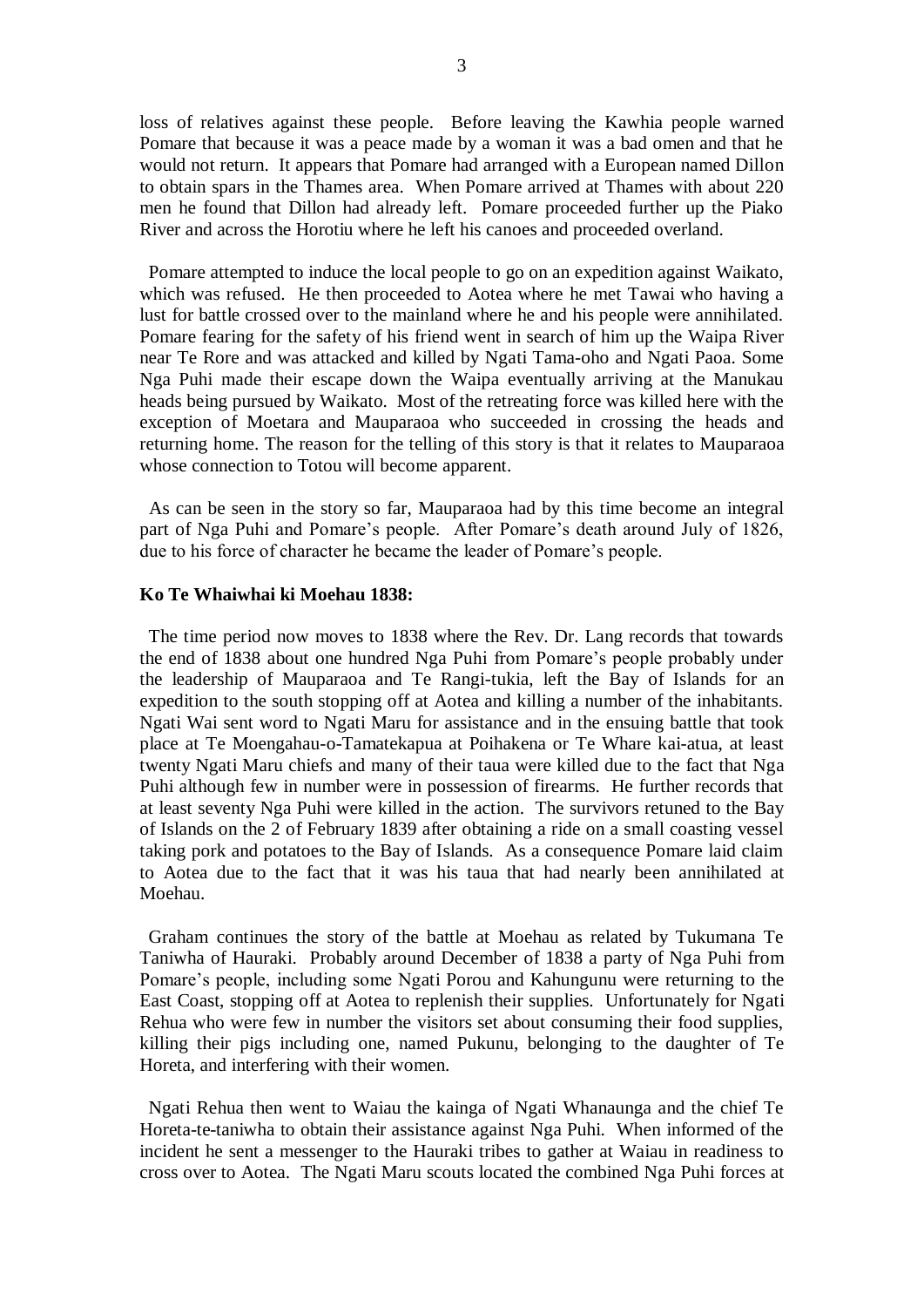Poihakena, they having left Aotea for the mainland. It was a Saturday when Te Horeta's forces located Nga Puhi, with Marutuahu in the outer position and Nga Puhi inland. Sunday duly arrived and it was the intent of Te Horeta to attack Nga Puhi when the Sabbath had passed, however some of the taua were intent on fighting that day and disobeyed Te Horeta. Battle was commenced and there were many losses on both sides, with no side gaining the upper hand.

 At dawn on the Monday Te Horeta gave the signal to the men who had obeyed him to attack. Te Horeta's forces divided in two so that Nga Puhi was attacked from two sides and were thus defeated. Some of the survivors fled into the mountains, while others managed to escape on a European ship anchored nearby. The combined forces of Nga Puhi, Ngäti Porou and Kahungunu were defeated with many being slain and many taken as slaves. It is recorded that amongst the defeated were many women and children. It would also appear that at this time that our ancestor, Totou, together with Ngapiri, who were children at the time, were taken as captives. It is also recorded that this battle was the last recorded between the tribes in New Zealand, the European law having taken effect.

 It appears that the Ngä Puhi chief Te Rangi-tukia was killed during this action although Smith suggests that his death was around the end of 1827. His death appears to be in response to the death of Te Maunu a chief of Ngati Maru who was murdered at Aotea earlier. Hoani-nahe relates that Te Rangi-tukia's take was to wage war on the Hauraki and that he left the Bay of Islands in April of 1828, although reading between the lines it would appear that the time frame was more like April of 1838. Ngäti Maru who at this time were residing on the Horotiu River, Waikato sent a taua under Te Rohe to avenge Te Manus death. Ngati Maru camped at Poihakena and Rangi-tukia seeing their fires came from Aotea to engage them immediately. In the darkness a number of both sides were lost however in the morning Nga Puhi were defeated. It is recorded that Nga Puhi lost twelve canoes with only one escaping back to the north to relay the news.

 On the 16 July 1880 some 42 years after the battle evidence was related to the Native Land Court at the hearing on Hauturu about various people involved at the battle at Moehau. Wiremu Tenetahi-Te-Heru recounts that his mother was Totou of Kahungunu and his father Pohuehue Te Heru Matuku. At the same hearing Paora Tuhaere suggested to Tenetahi that Totou had previously been a slave of Pomare. Tenetahi denied this suggestion, however the evidence would suggest that Tuhaere was correct.

 Kapihana Te Tuhi of the Wai-o-hua recounted that he first went to Aotea during the battle at Poihakena. Wiremu Taupuna a Church of England clergyman further related that it was Te Heru who had invited Ngati Maru to assist them against Kahungunu. It appears that a daughter of Te Heru married a Ngati Maru chief, which established an alliance between the two tribes. Te Hemara Tauhia suggested that Totou came from the south and was brought to Aotea by Ngati Wai, she previously being a slave of Pomare's. The suggestion here would appear to be that she was brought to Aotea after the battle at Poihakena.

 Hone Puripi Tawihana stated that Totou was the wife of Te Heru and then Te Heru's son Pohuehue and then his wife. That when Mauparaoa came to Aotea he came as an